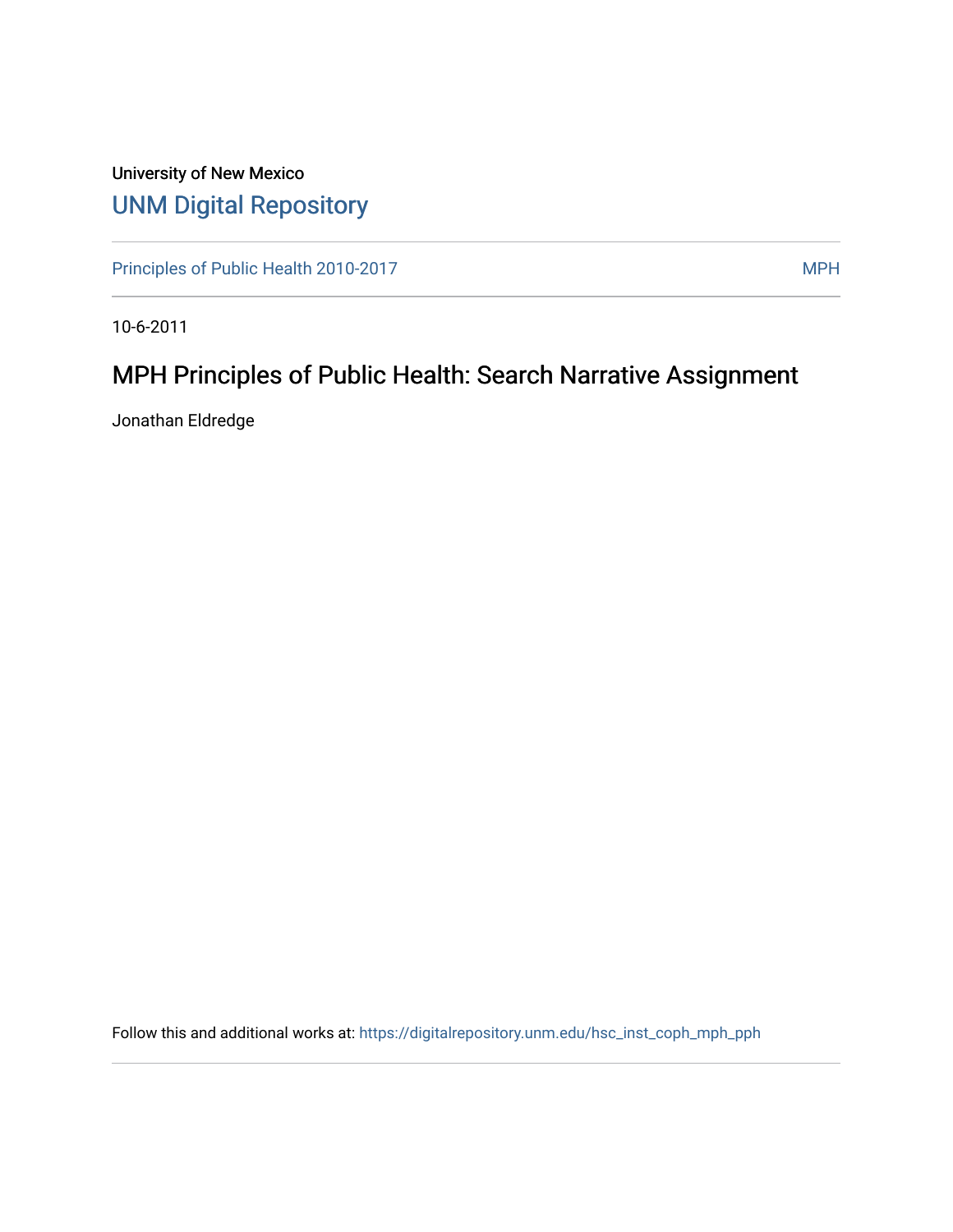## Principles of Public Health Search Narrative Assignment October 6, 2011

The following two search narrative assignments reflected many of the desirable features in a replicable search narrative. These might help model approximately what the search narratives should look like, although even these could benefit with some minor improvements.

**Topic:** What is the impact of epilepsy on motor vehicle accidents?

To search peer-reviewed literature on the topic, it is necessary to use PubMed. First access the UNM Health Sciences Library & Informatics Center at [http://hsc.unm.edu/Library/.](http://hsc.unm.edu/Library/) Under "Quick Search," click on PubMed. Under the PubMed heading, click on "MeSH Database." If you are off campus, you need to login to access library resources: enter your UNM NetID and password.

To find articles to answer the topic question, enter "Epilepsy" into the search box and click "go." Click on "Epilepsy." Click on the boxes "Epilepsy" and "Restrict Search to Major Topic headings only." Scroll to the top of the page and click drop down menu where it states "Send to." Select "Search box with AND." Under the Search MeSH box, enter "Accidents, Traffic," and click "Go." Click on the box "Accidents, Traffic" and "Restrict Search to Major Topic headings only." Scroll to the top of the page and click drop down menu where it states "Send to." Select "Search box with AND." Click on "Search PubMed" to display related articles.

Narrow search results by clicking on "Limits." Under Limits, check the following boxes: "Links to full text," "Humans," and "English." Under dates, click drop-down menu to specify "Published in the Last: 10 years." Scroll to the bottom of the page and click "Go." Approx. 18 articles should be available at the next page. Click on "History" and the search should appear as:

Search ("Epilepsy"[Majr]) AND "Accidents, Traffic"[Majr] Limits: Humans, English, published in the last 10 years 19:36:50 [18](http://www.ncbi.nlm.nih.gov/pubmed/?cmd=HistorySearch&querykey=7&)